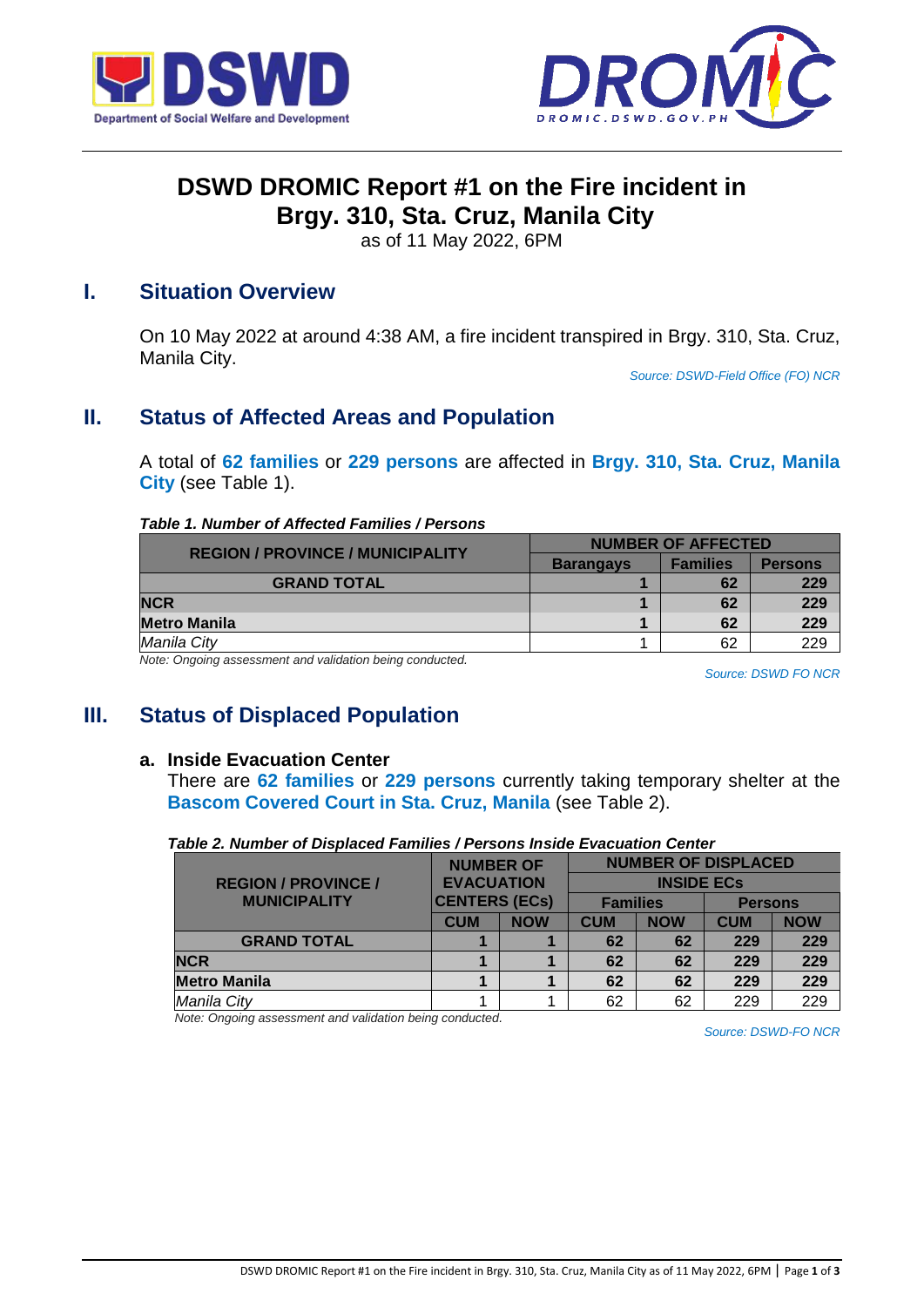



# **IV. Damaged Houses**

A total of **28 houses** were **totally damaged** in **Brgy. 310, Sta. Cruz, Manila City** (see Table 3).

#### *Table 3. Number of Damaged Houses*

| <b>REGION / PROVINCE / MUNICIPALITY</b> | <b>NO. OF DAMAGED HOUSES</b> |         |                  |  |
|-----------------------------------------|------------------------------|---------|------------------|--|
|                                         | Total                        | Totallv | <b>Partially</b> |  |
| <b>GRAND TOTAL</b>                      | 28                           | 28      |                  |  |
| <b>NCR</b>                              | 28                           | 28      |                  |  |
| <b>Metro Manila</b>                     | 28                           | 28      |                  |  |
| Manila City                             | 28                           | 28      |                  |  |

*Note: Ongoing assessment and validation being conducted.*

*Source: DSWD-FO NCR*

## **V. Response Actions and Interventions**

#### **a. Standby Funds and Prepositioned Relief Stockpile**

|               |                |                          | <b>STOCKPILE</b>         |                                                | <b>TOTAL</b>                           |  |
|---------------|----------------|--------------------------|--------------------------|------------------------------------------------|----------------------------------------|--|
|               | <b>STANDBY</b> |                          | <b>FAMILY FOOD PACKS</b> | <b>OTHER FOOD</b>                              | <b>STANDBY</b>                         |  |
| <b>OFFICE</b> | <b>FUNDS</b>   | <b>QUANTITY</b>          | <b>TOTAL COST</b>        | <b>AND NON-</b><br><b>FOOD ITEMS</b><br>(FNIs) | <b>FUNDS &amp;</b><br><b>STOCKPILE</b> |  |
| <b>TOTAL</b>  | 14,844,940.34  | 28,048                   | 17,756,647.92            | 220,909,827.09                                 | 253,511,415.35                         |  |
| DSWD-CO       | 13,679,177.04  | $\overline{\phantom{a}}$ | $\overline{\phantom{0}}$ |                                                | 13,679,177.04                          |  |
| NRLMB-NROC    |                | 24,110                   | 15,261,630.00            | 169,003,341.03                                 | 184,264,971.03                         |  |
| NRLMB-VDRC    | $\,$           | 829                      | 553,910.00               | 44,349,022.40                                  | 44,902,932.40                          |  |
| DSWD-FO NCR   | 1,165,763.30   | 3,109                    | 1,941,107.92             | 7,557,463.66                                   | 10,664,334.88                          |  |

*Note: The Inventory Summary is as of 11 May 2022, 4PM.*

 *Source: DSWD-DRMB and DSWD-NRLMB*

### **1. Standby Funds**

- **₱13.68 million Quick Response Fund (QRF) at the DSWD-Central Office.**
- **P1.17 million available at DSWD-FO NCR.**

### **2. Prepositioned FFPs and Other Relief Items**

- 24,939 FFPs available in Disaster Response Centers; of which, 24,110 FFPs are at the National Resource Operations Center (NROC), Pasay City and 829 FFPs are at the Visayas Disaster Response Center (VDRC), Cebu City.
- 3,109 FFPs available at DSWD-FO NCR.
- P253.51 million worth of other FNIs at NROC, VDRC and DSWD-FO NCR warehouses.

### **b. Camp Coordination and Camp Management (CCCM)**

| <b>DATE</b> | <b>ACTIVITIES</b>                                                                                                                                                                                                                                                                                                                                                                           |
|-------------|---------------------------------------------------------------------------------------------------------------------------------------------------------------------------------------------------------------------------------------------------------------------------------------------------------------------------------------------------------------------------------------------|
| 10 May 2022 | The Manila Department of Social Welfare (MDSW) is continuously<br>conducting intake interview, master listing, assessment and validation<br>of the affected families using the Disaster Assistance Family Access<br>Card (DAFAC). The same office also ensures the maintenance of<br>health protocols inside the campsite and the provision of the basic<br>needs of the affected families. |